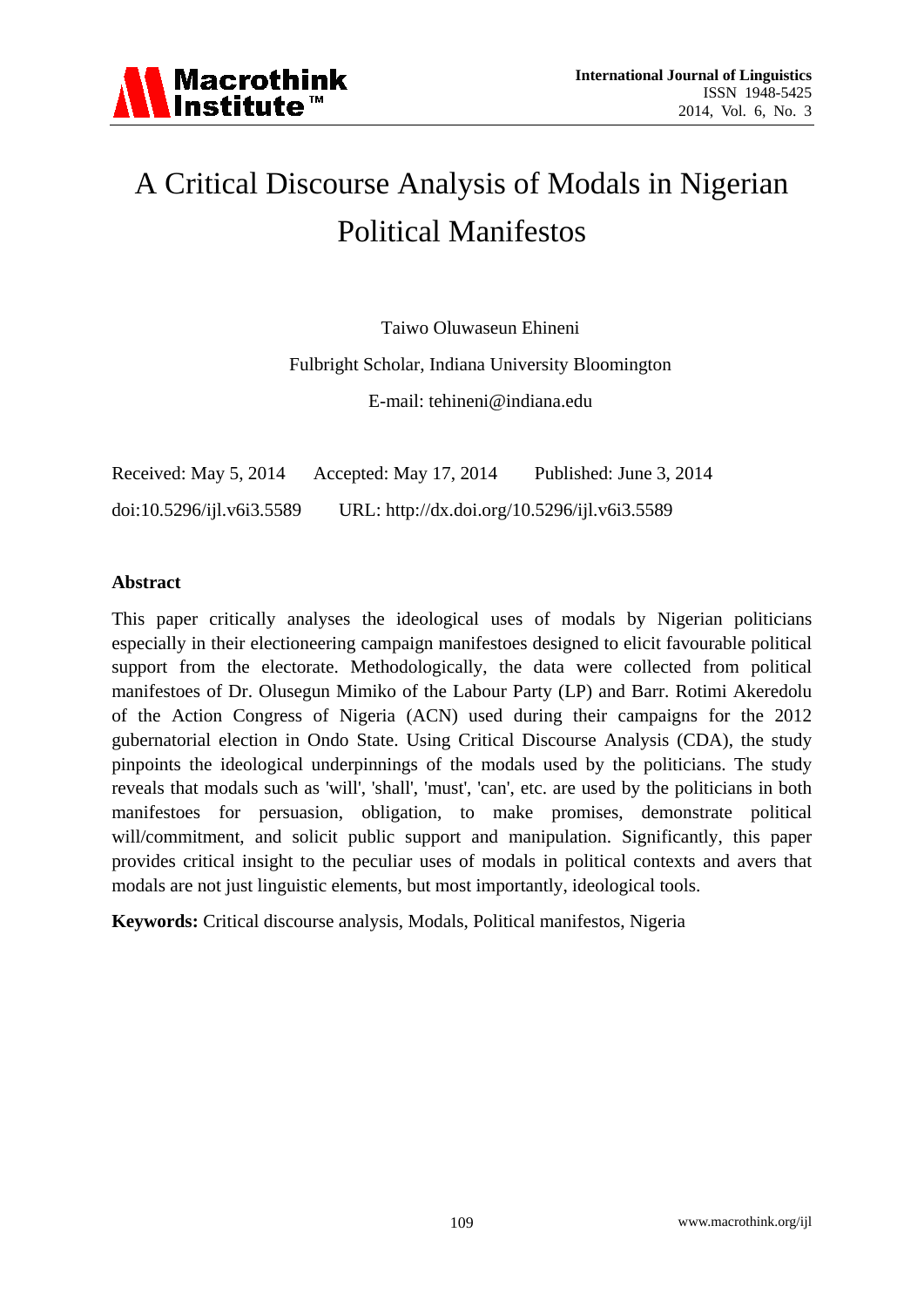

## **1. Introduction**

In the political setting, especially during election periods, political parties compete to secure political posts and offices. As a result, the electorate is often bombarded with several barrages of campaigns, speeches and presentation of political manifestoes. It has been established that Nigerian politics especially is chaotic where political election is likened to warfare and violence has become the order of the day (Alo, 2008). Thus, election periods often present a quintessential tug-of-war situation between political parties battling for political supremacy over political offices. The politicians are usually the political actors and players on the stage striving to navigate their way into power. Political manifestoes, therefore, have become part of the political strategy of achieving this aim. These manifestoes are often ingenuously designed and intelligently crafted to persuade the electorate for favourable political support through the use of language. It has been noted that language is a veritable tool of communication. Language has also been defined as:

> Language is a means of communication, a means of presenting and shaping series of beliefs. Language is not something, somehow different from the ideas it contains, but the way language is used says a great deal about how the ideas have been shaped.

> > (Beard, 2008: 18)

Thus, language is used to uniquely convey personal ideas and intentions. Accordingly, in the political terrain, language is used to capture certain messages, convey promises, reflect beliefs and foreground political ideologies. This study, therefore, explores the critical political uses of modals in the selected manifestos. Due to the predominant significant uses of modals in Nigerian political manifestos and speeches by politicians seeking public support, this study aims to examine very critically through CDA the political and ideological underpinnings underlying these modals. Significantly, this helps to provide relevant insight to the peculiar uses of modals in political contexts. Hence, the following objectives are used to achieve the aim of this study.

## **2. Objectives of the Study**

The study is guided by the following objectives:

- i) To analyse the data through critical discourse analysis.
- ii) To identify the modals used in the manifestoes.
- iii) To explain the ideological underpinnings of the modals.

## **3. Methodology**

Data were collected from the political manifestos presented by Barr. RotimiAkeredolu of the Action Congress of Nigeria (ACN) and Dr. Olusegun Mimiko of Labour Party (LP) during their electioneering campaign for 2012 Ondo state Gubernatorial Election, Nigeria. Basically, the study uses Critical Discourse Analysis (CDA) for data analysis. First, CDA will be used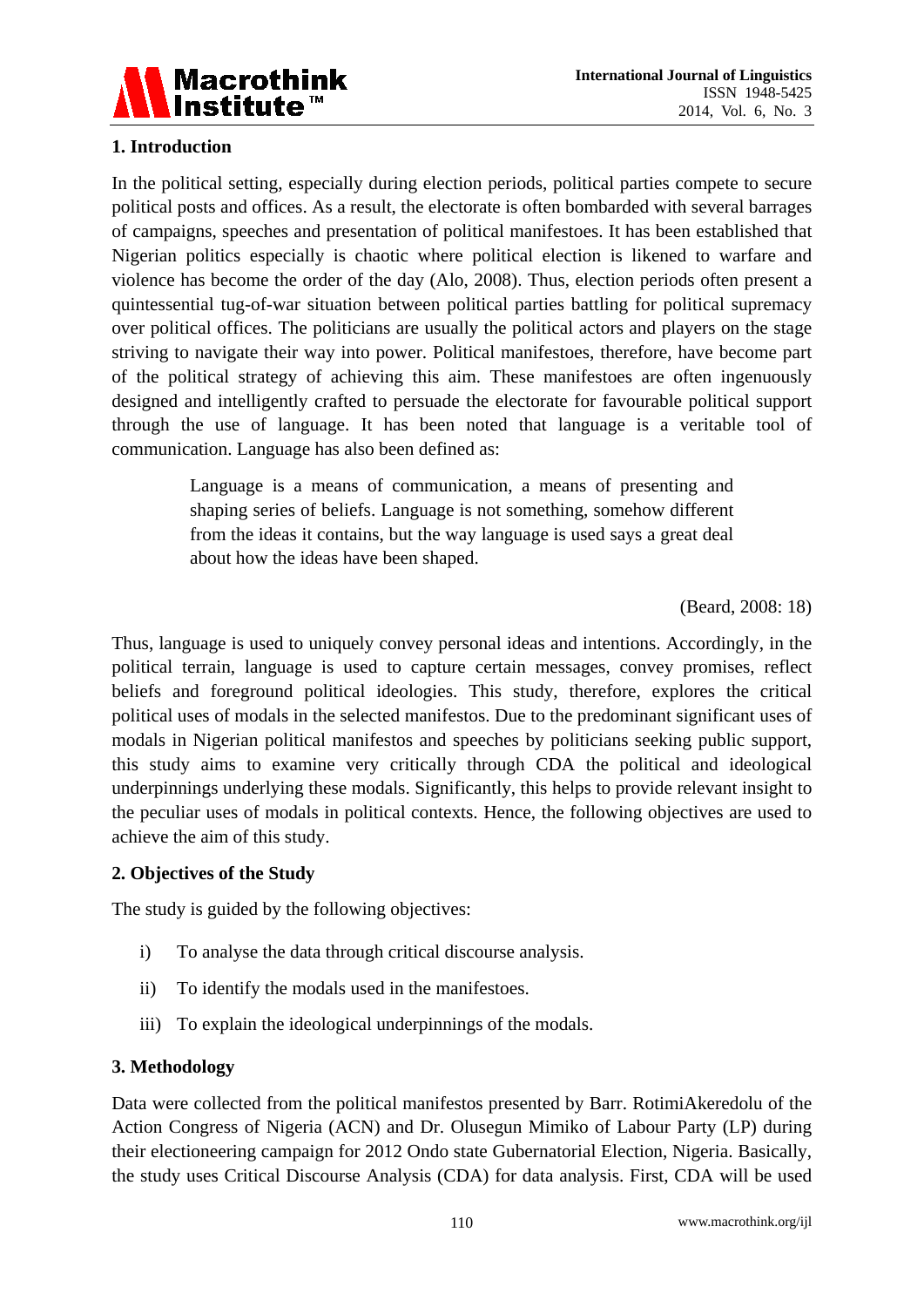

to explain how the modals have been politically used in the manifestos. Also, it will used to unravel the ideological motivations/intentions underlying the use of the modals.

## **4. Literature Review**

#### *4.1 Critical Discourse Analysis*

Critical Discourse Analysis (CDA) explores the use of language to represent social and ideological realities. CDA is a critical approach to the analysis of discourse aimed at unfolding critical hidden meanings embedded in texts. Joseph (2006: 149) explains that CDA focuses on uncovering propagandistic language in political discourse. Thus, it investigates how language is deployed to mirror the society. Also, Critical Discourse Analysis starts with the assumption that 'language use is always social' and that 'discourse both reflects and constructs the social world' Rogers (2004: 5). He further claims that discourses 'are always socially, politically, racially and economically loaded'. (2004: 6) CDA therefore aims at analysing discourses to account for certain uses of language in both social and political contexts they occur. Patridge (2006: 179) posits critical discourse analysis may include a detailed textual analysis and move from there to an explanation and interpretation of the analysis. He further explains that it deals with tracing underlying ideologies from the linguistic features of a text, unpacking particular biases and ideological presuppositions underlying the text, and relating the text to other texts and to people's experiences and beliefs (2006: 179). In addition to the critical analysis of ideology, other concerns of CDA include the relations between discourse and power, language and social relations (Fairclough, 1989).

Wodak (2001: 2) underscores that CDA essentially deals 'with analysing opaque as well as transparent structural relationships of dominance, discrimination, power and control as manifested in language'. This implies that CDA is concerned with the link between language and society. It views language as a form of social action. It explicates the function of language in foregrounding social relations and beliefs. Patridge (2006: 179) identifies a number of principles for critical discourse analysis described by Fairclough and Wodak (1997) which include:

- i. Social and political issues are constructed and reflected in discourse
- ii. Power relations are negotiated and performed through discourse
- iii. Discourse both reflects and reproduces social relations
- iv. Ideologies are produced and reflected in the use of discourse.

Essentially, CDA is a critical study of discourses identifying the uses of language to reflect social relations and ideological underpinnings. It is the deconstruction of texts to explore the construction of social realities through language. This paper deploys the model of CDA in the critical analysis of the selected manifestoes to identify the ideological uses of the modals by politicians. Thus, this study examines how linguistic elements such as modals are used by politicians to influence their audience, persuade the electorate and accomplish their political goals.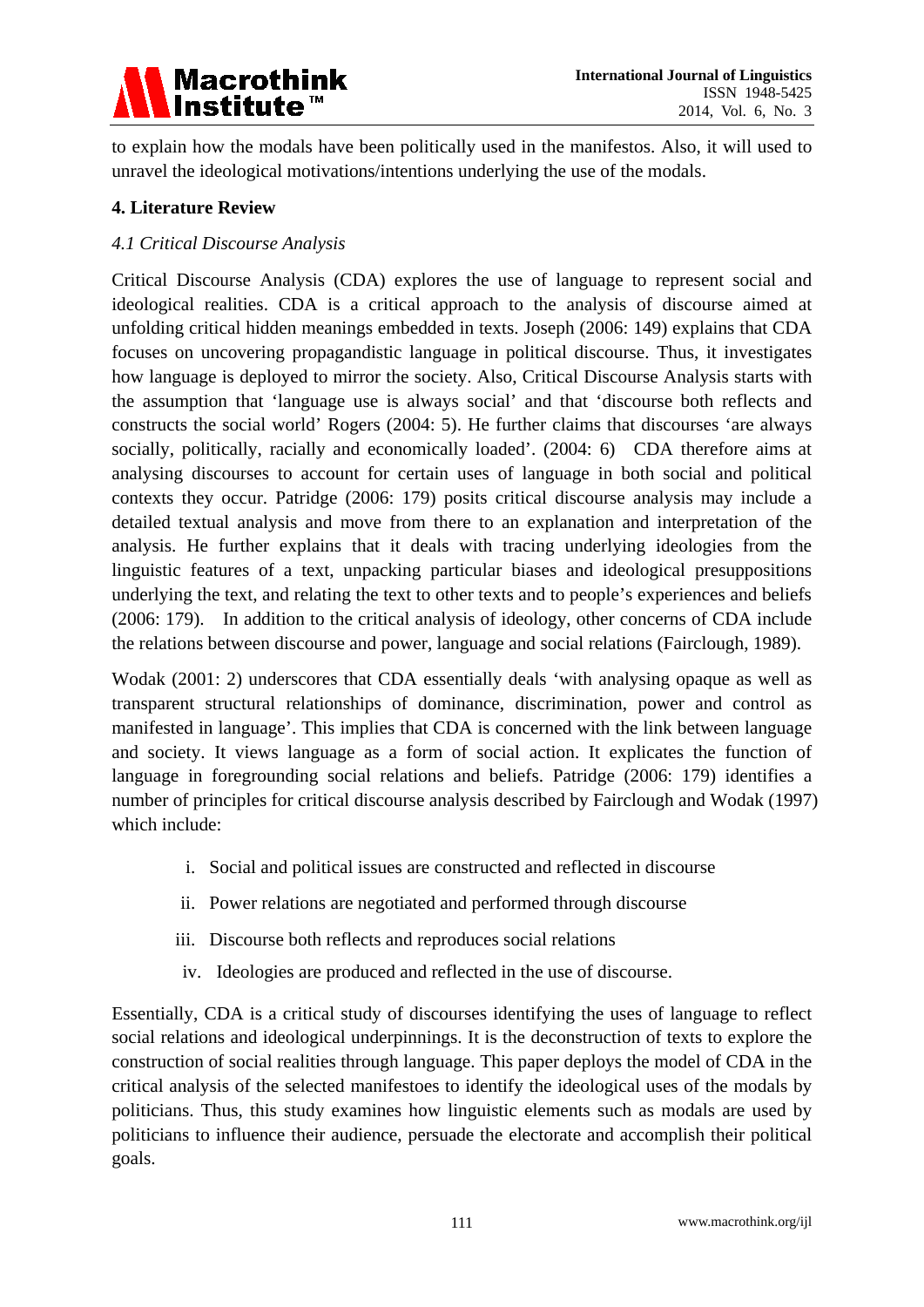

## *4.2 Use of Language in Political Discourse and Texts*

Language use in political discourses including speeches, manifestos and other political texts has been identified to be associated with different rhetoric and figurative strategies like circumlocution, irony, symbolisms, innuendos, euphemisms, and metaphors (Yusuf, 2003; Linfoot-Ham, Kerry. 2005; Carver and Pikalo, 2008). Also, the language used in this discourse is that of indirect language by politicians to gain political and interactional advantage over their opponents (Obeng, 1997). Thus, use of language in political texts is uniquely different from other discourses. A few works have examined the use of language in political texts.

Taiwo (2010) examined the use of metaphors in selected Nigerian political discourses deploying Lakoff and Johnson's (1980) theory of conceptual metaphors. He explains that metaphors play a central role in public discourse, most especially, political discourse, which according to him is mostly persuasive and rhetorical in nature. He further stresses that they help to shape the structure of political categorization and argumentation which is instantiated through conceptual mappings. Basically, Taiwo (2010)'s work examines Nigerian political discourses from the view of metaphors and how the politicians realize their political goals and aspirations through the deployment of these metaphors.

Also, Nartey and Yankson (2014) in their study, examined the semantic underpinnings of modals in the manifesto of a Ghanaian political party (New Patriotic Party NPP) in 2012. Basically, their study reveals that modal auxiliary verbs are able to unravel the divergent shades of meaning typical of political discourses. They note that modals are deployed in manifestos to indicate 'a sense of intention, promise, obligation and necessity in a conscious and strategic attempt to persuade the electorate' (Nartey and Yankson 2014: 21).

 While this present study may relate to these works mentioned above in terms of political discourse analysis, it is uniquely different. First, Nartey and Yankson (2014)'s study is based on Ghanaian political discourse or manifesto while Taiwo (2010)'s study, which is also based on Nigerian political discourse only discusses the use of metaphors in Nigerian political manifestos. This therefore reveals a gap that this study aims to fill by exploring, very critically, the use of modals in Nigerian political manifestos. Modals are engaged in Nigerian political discourse to reinforce specific aims and themes conditioned by the politicians.

## *4.3 Database of the Study*

This study is based on the written texts of Barr. Rotimi Akeredolu and Dr. Olusegun Mimiko's manifestoes during the 2012 gubernatorial election in Ondo state. During this campaign period, Dr. Olusegun Mimiko was the incumbent governor of the state elected in 2008 under the Labour Party, and sworn in 2009 after a judgement delivered by the Election Petition Tribunal favoured him. He was seeking re-election into a second term. In lieu of this, he has to contest with other political candidates from parties such as ACN, ANPP, CPC, PDP etc. However, ACN tends to be very strong opposition among others. So, the manifesto is necessitated by the need to outwit other gubernatorial candidates in this political race

Barr. Rotimi Akeredolu (SAN) hails from Owo area in Ondo state. He is a well- known legal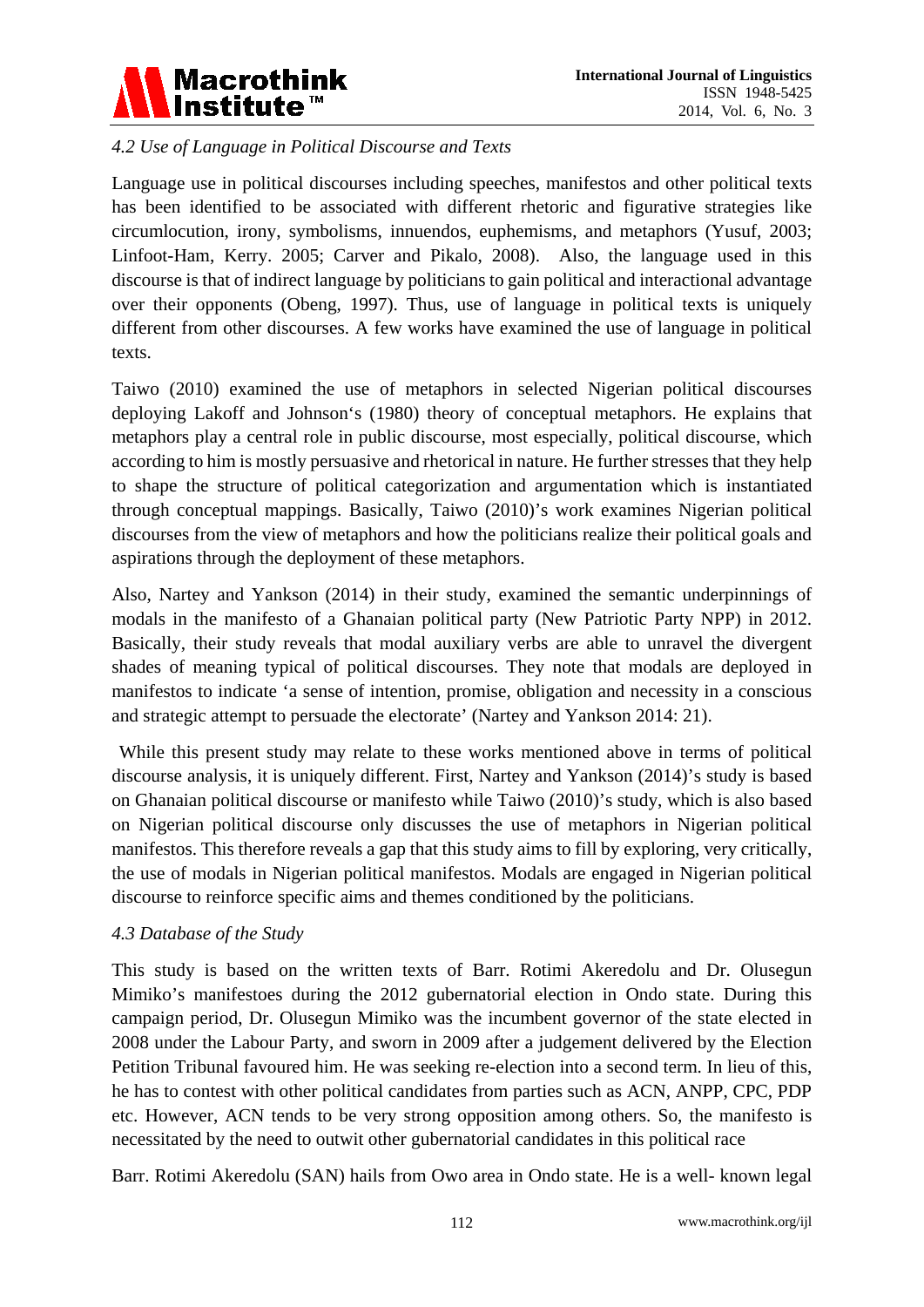

luminary and even rose to the position of the Senior Advocate of Nigeria in 1997. He was also an ex-president of the Nigerian Bar Association (NBA). So, he is a stalwart in the legal profession. However, unlike Mimiko who had served as Minister of Housing and Urban planning (2003-2006) and Secretary to the state government (2006-2008), he had not held any public office. Hence, his manifesto is of great importance in winning the election. Also, the ACN has seen Ondo state (ruled by the LP) as a state-to –capture, so that the state can join its growing political colony in the south west. Thus, the manifestoes of these political aspirants are crucial to their campaigns.

## **5. Data Analysis**

- *5.1 The Ideological Uses of Modals in the Manifestoes*
- 5.1.1 *"Will"*: *Political will and Commitment*
- a. "I solemnly pledge before you here today is what I *will* strive to give in the next four years"
- b. '…so *will* I always stand by you''
- c. "I *will* strive strenuously to develop the infrastructural base of the state….''
- d. "My administration, if elected, *will* endeavour to do more than the current showbiz in the educational sector''
- e. "My administration *will* encourage the establishment of agro-allied industries''
- f. "My administration *will* revive the cultivation of oil palm plantations in the state"
- g. "My administration *will* ensure orderly spatial development"
- h. "I *will* provide leadership that will free our people from this unfortunate hand-out mentality"
- i. "Designated commercial centres *will* be developed and maintained"
- j. "Our efforts *will* provide jobs, create legitimate avenues for trade"

(Akeredolu and Mimiko manifestos, 2012)

The above extracts reveal the use of 'will' by the politicians in their individual manifestoes. Significantly, 'will' is used in the above to demonstrate political will and commitment on the part of the politicians. They use the modal 'will' to reinforce their commitment towards the transformation of the state during their prospective administrations. The modal 'will' in (a)-(b) indicates their political will and determinism to stand for the state. In (c) above, the modal 'will' is used with the adverb 'strenuously' to reinforce the height of their political commitment to the development of the state. The modal 'will' is used in  $(d) - (i)$  to reflect a sense of responsibility they have to the state in terms of transformational agenda. The politicians deploy 'will' in their utterances to reveal their master plans for the state.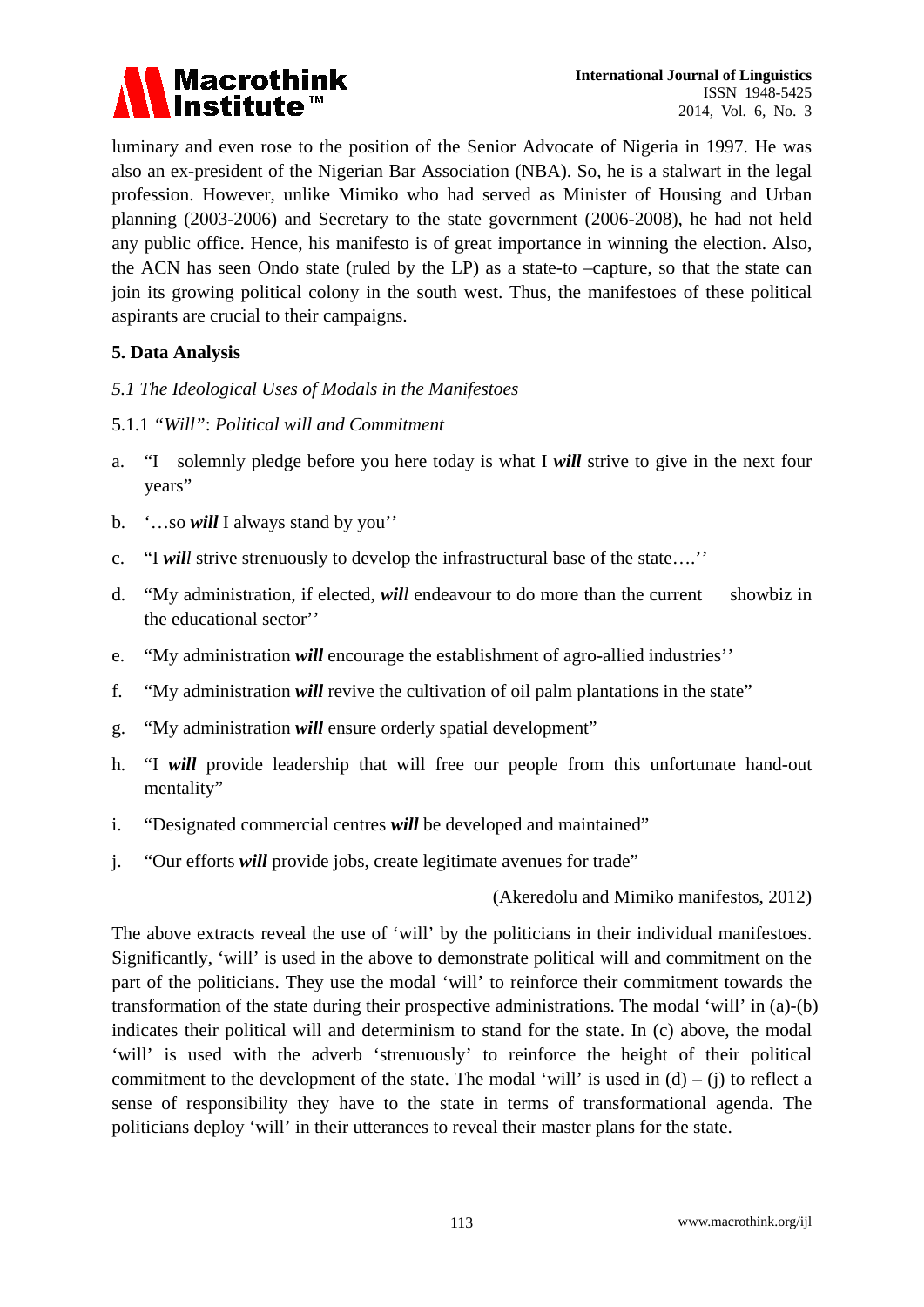

- 5.1.2 *"Shall": Promises, Pledging and Persuasion*
- a. "I *shall* embark on developmental programmes''
- b. "I *shall* embark on policies of transformation''
- c. "We *shall* embark on aggressive and massive agricultural and maritime projects''
- d. "Our government *shall* invest in ICT…..''
- e. "We *shall* embark on the construction of more roads both in the urban and rural areas of the state''
- f. ''Our ancient cities such as Owo, Idanre, Ondo, Oke-Igbo, Okitipupa, Ikare, Akure, among others *shall* experience unprecedented transformation in the area of tourism''

(Akeredolu and Mimiko manifestos, 2012)

The modal 'shall' is used in the above utterances in  $(a) - (f)$  to make promises to the electorate in terms of the provision of the basic needs of the state. In each of the utterances, 'shall' is used by the politician to introduce the people to a catalogue of dividends they are set to deliver to the state. Also, the choice of the modal 'shall' instead of will is politically significant. It foregrounds some modality implications that accounts for the CERTAINTY and not the PROBABILITY of the promises enumerated in the political manifesto (Quirk & Greenbaun 1973: 48-53). Thus, politicians use 'shall' to assure the electorate about the certainty of their campaign promises.

Furthermore, the modal 'shall' which is futuristic in function (Quirk & Greenbaun, 1973), is used by the politician to inform the electorate about their prospective plans for the state and as a result, indirectly, persuade and cajole the electorate into voting for them. For instance, the utterance 'we shall embark on aggressive and massive agricultural and maritime projects'' is futuristic through the use of 'shall' and will only be possible if the candidate is elected into power. Thus, indirectly but persuasively, the speaker compels the audience into voting for him in the coming elections. Notably, political manifestoes are quintessential campaign instruments. Hence, modals like 'shall' are used by politicians to persuade the electorate by introducing several barrages of flamboyant promises which are to be achieved if they are elected into power.

#### 5.1.3 *"Must": Political Obligation and Manipulation*

- a. "We *must* all work towards reversing the unfortunate trend……"
- b. "I possess deep understanding of crucial socio-economic issues which *must* be resolved for the progress of the state"
- c. "The art of governance *must* not be left in the hands of those whose sole purpose in government is crude acquisition of material wealth"

(Akeredolu and Mimiko manifestos, 2012)

The modal 'must' is used in the above utterances to task the audience with certain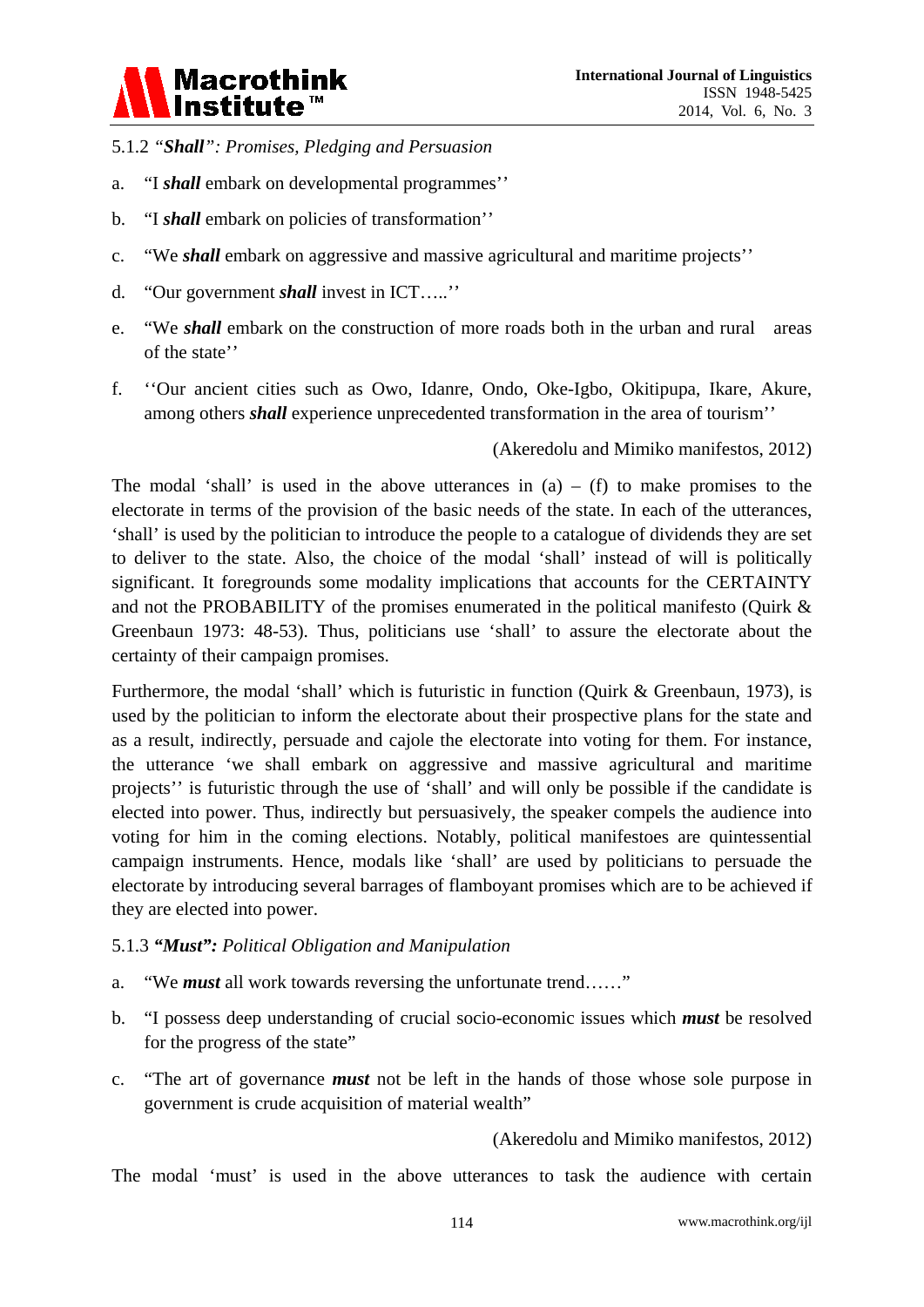

responsibilities. In (i), the politician calls the electorate into a collective responsibility of moving the state forward. The speaker obligates the electorate to join hands with him in a transformational agenda needed to salvage the state from the perceived debilitating developmental stasis. In  $(ii) - (iii)$ , the modal is used to mandate and manipulate the audience into taking urgent action. Hence, the electorate is motivated into taking certain steps.

#### 5.1.4 '*Can*': *Conviction, Possibility and Appeal*

- a. "I am convinced that I *can* make the difference in the fortune of the state"
- b. "No state *can* run a productive economy on a generator"
- c. "Kolanut *can* flourish in Oke-Igbo, Ondo, Ijare, Ore and generally in forest zone"
- d. "From this we *can* derive corn flour, grit, and maize for domestic and industrial use"
- e. "What justification *can* there be for the relegation of this cash crop to subsistence existence?"

#### (Akeredolu and Mimiko manifestos, 2012)

The modal 'can' is used by the speaker to demonstrate conviction and possibility. In the  $(a)$  – (b) above, more specifically, the speaker reveals his personal conviction on certain issues in the state. Also, in the first utterance, apart from using 'can' to show personal conviction, the speaker uses the modal to appeal to the sensibility of the electorate of his capability in transforming the state. In this case, the modal 'can' is used both to convince and to appeal to the electorate to be given a chance to govern the state.

Furthermore, the use of 'can' in the utterances (c) and (d) indicate possibility. The speaker uses the modal to reveal that the cultivation of certain resourceful cash crops is possible in some areas of the state – this is also significantly part of his transformation agenda. Hence, the modal 'can' is used for a lot of functions by politicians. These include to show personal conviction, indicate possibility and to appeal to the public.

## **6. Distribution of Modals in the Manifestos**

The frequency of modals used in the manifestos is summarized below:

| Modals Used | Frequency | Percentage |
|-------------|-----------|------------|
| Will        | 104       | 63.4       |
| Shall       | 39        | 23.8       |
| Must        | 6         | 3.66       |
| Can         | 15        | 9.14       |
|             | 164       | 100        |
| $Total =$   |           |            |

Table 1.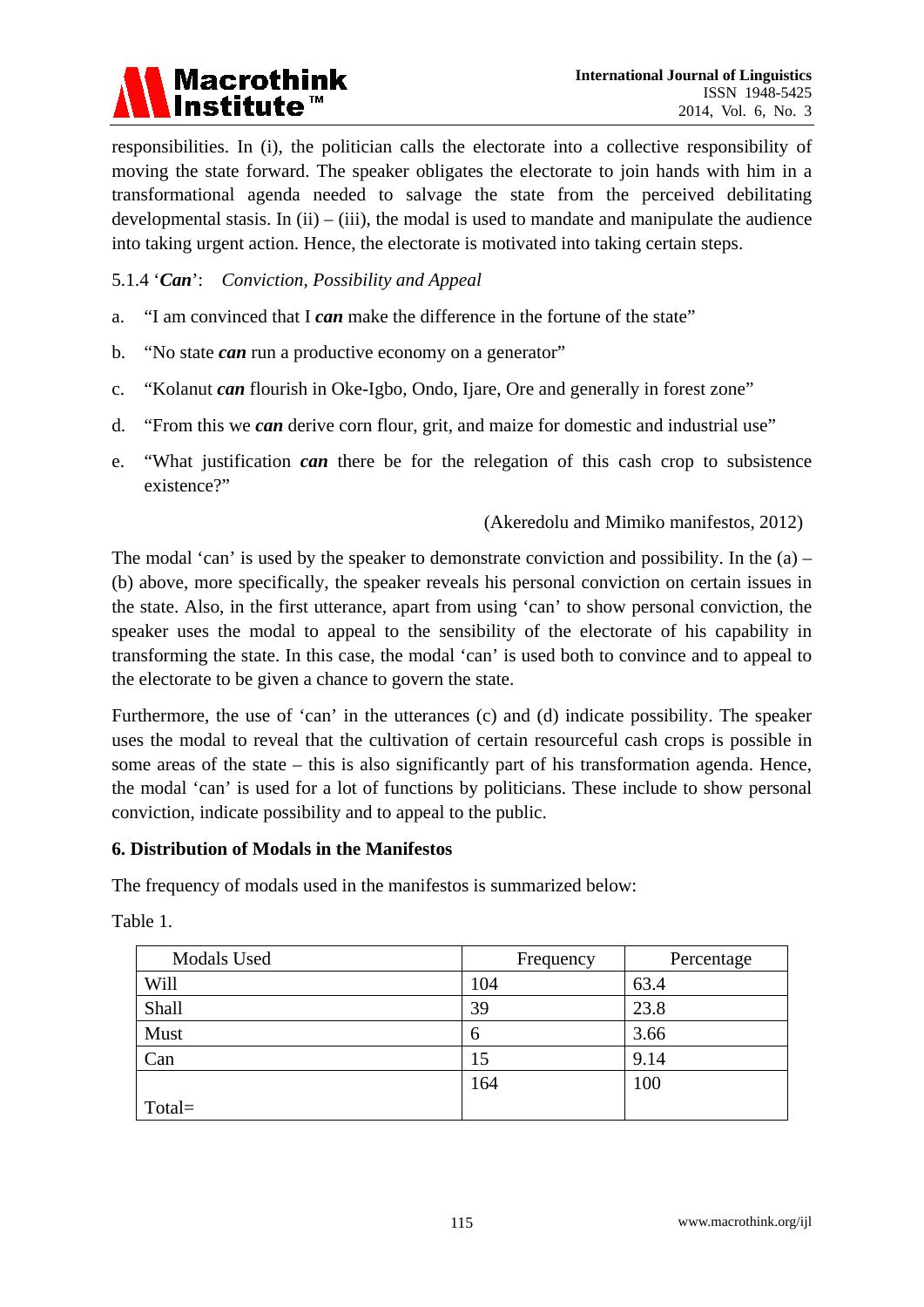

From the results above on the frequency of the modals used, it is clear that the modals 'will' and 'shall' have more frequency in the selected manifestos. This finding reveals that the politicians both deployed these modals (*will* and *shall*) than any other modals in their campaign manifestos. The preponderant use of these modals in manifestos was also ascertained by Nartey and Yankson (2014). In their work which was based on the analysis of a Ghanaian political party manifesto, they identified the modals *will* and *shall* as being most frequently used by the politicians. Significantly, the preponderant usage of these modals instantiates that campaign manifestos are, most often than not, designed to indicate political will and commitment, give pledges and promises to the public. Furthermore, since these manifestos are essentially campaign instruments, the promises and pledges are used by the politicians to lure and persuade the electorate into voting them to power.

## **7. Conclusion**

This paper has carried out a critical discourse analysis of modals in political manifestoes. It is discovered that while all modals such as 'will', 'shall', 'must', and 'can' are generally used by the politicians in the electioneering campaign manifestoes, the modals *will* and *shall* are more predominantly used. Essentially, these modals are deployed in the manifestos to indicate political will and commitment, promises, pledging and persuasion, political obligation and manipulation, personal conviction, possibility and appeal. Politicians often use modals to reinforce their individual political ideologies, communicate their political ideas and elicit public support.

Also, the preponderant use of the modals *will* and *shall* is established in the fact that these manifestos are essentially campaign manifestos of the politicians and these specific modals are more easily used to introduce pledges and promises to the public with the ultimate view of persuading them to vote for the politicians.

Finally, this study avers that modals are not just linguistic elements, but most importantly, political devices and ideological tools in political discourses. They are used to accentuate specific aims and themes in Nigerian political rhetoric.

## **References**

Adeyanju, D. (2006). 'Pragmatic features of Political speeches in English by some prominent Nigerian leaders'. *Ife Studies in English Language, 2*(6), 48-55.

Akeredolu, Rotimi. (2012). The creed for action. [Online] Available: http//rotimiakeredolu.com/manifesto (May 19, 2014)

Alo, M. (2004). Lexical choices and values in political manifestoes in Nigeria Ibadan*. Journal of English Studies*. p. 229- 243

Bazerman, C. (1988). *Shaping Written Knowledge: The Genre and Activity of the Experimental Article in Science*. Madison: UW.

Beard, A. (2000). *The language of Politics*. London: Routledge

Bizzel, P., & Bruce, H. (2000). *The Rhetorical Tradition: Readings from Classical Times to*